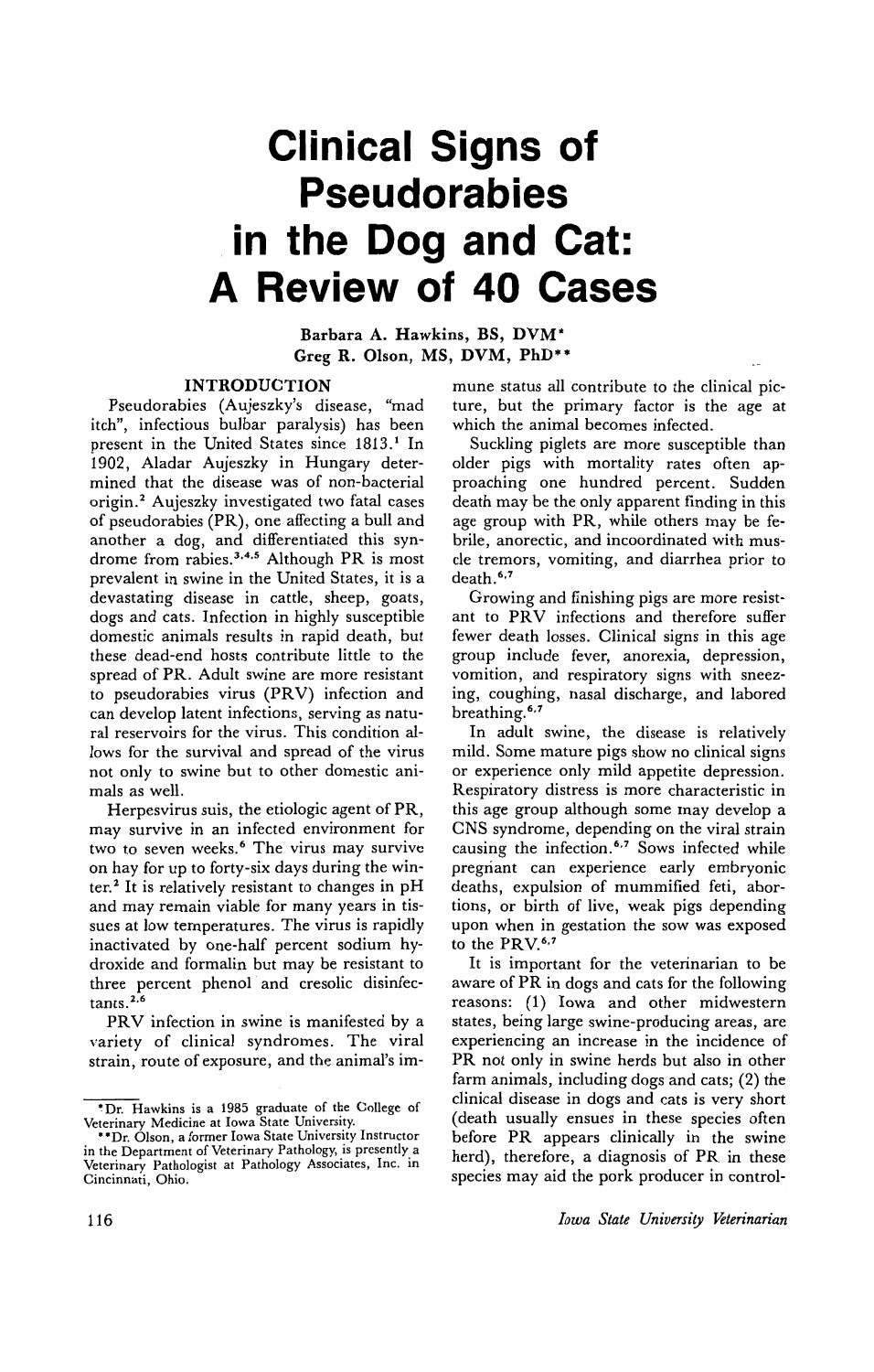ling the disease in the swine herd; (3) the clinical signs that are noted in dogs and cats with PR can be misleading to the practitioner resulting in a misdiagnosis of rabies, distemper, or insecticide/herbicide toxicosis if a diagnostic laboratory is not consulted.

# **CLINICAL DATA**

Forty PR infected dogs and cats admitted to the Iowa State University Veterinary Teaching Hospital from 1975 through 1982 are summarized in this paper. The majority of these cases were diagnosed positive for PR by the Iowa State University Veterinary Diagnostic Laboratory using either the Fluorescent Antibody technique or virus isolation from submitted brain tissues.

HISTORY: According to the obtainable histories of these cases, the majority of the dogs and cats that were infected with PRV lived on or near farms housing swine. In almost all instances, PR was not diagnosed in the swine herd until after the dog(s) and/or cat(s) had died from the disease. However, one cat with PR was presented with a history of living on a farm where four feedlot heifers had died after showing signs of profuse salivation, pruritus, and self-mutilation. Another case involved a dog dying of PR that had contact with two of the neighbors' calves that had died of a "neurological disorder." Consumption of contaminated swine and cattle tissues or uncooked offal by dogs and cats is usually the route of exposure.<sup>8,9,10</sup> No consistencies were noted among the signalments of these forty animals reviewed.

CLINICAL SIGNS: Twelve of the forty animals, two cats and ten dogs, died suddenly without clinical signs. Of the remaining twenty-eight dogs and cats, some of the clinical signs observed included: increased salivation, depression and lethargy, rapid, labored breathing, fever, vomiting, convulsions, re, luctance to move, recumbency, and intense pruritus. Table 1 summarizes these clinical observations and the frequencies in which these signs occurred.

NECROPSY FINDINGS: Seventeen of the forty dogs and cats which died from PR were necropsied. The other twenty-three animals were either too autolytic for lesion identification or were unavailable for necropsy. Consistent postmortem lesions were noted in the gastrointenstinal tract, heart, and lungs.

Twelve of the seventeen animals necropsied

*Mil.* 47, *No. 2* 

TABLE 1

| ------                |               |            |  |  |  |  |  |  |
|-----------------------|---------------|------------|--|--|--|--|--|--|
| Clinical Sign/        | Frequence of  |            |  |  |  |  |  |  |
| Physical Abnormality  | Sign Observed | Percentage |  |  |  |  |  |  |
| Increased salivation  | 17/28         | 60.7       |  |  |  |  |  |  |
| Depression and        |               |            |  |  |  |  |  |  |
| lethargy              | 12/28         | 42.8       |  |  |  |  |  |  |
| Dyspnea               | 8/28          | 26.8       |  |  |  |  |  |  |
| Vomiting              | 7/28          | 25.0       |  |  |  |  |  |  |
| Convulsions           | 7/28          | 25.0       |  |  |  |  |  |  |
| Recumbency            | 5/28          | 17.8       |  |  |  |  |  |  |
| Unwillingness to walk |               |            |  |  |  |  |  |  |
| but not recumbent     | 5/28          | 17.8       |  |  |  |  |  |  |
| Intense pruritus      | 5/28          | 17.8       |  |  |  |  |  |  |
| Other CNS signs       |               |            |  |  |  |  |  |  |
| (headpressing,        |               |            |  |  |  |  |  |  |
| circling)             | 5/28          | 17.8       |  |  |  |  |  |  |
| Incoordination        |               |            |  |  |  |  |  |  |
| and ataxia            | 4/28          | 14.3       |  |  |  |  |  |  |
| Hyperesthesia         | 4/28          | 14.3       |  |  |  |  |  |  |
| Dehydration           | 4/28          | 14.3       |  |  |  |  |  |  |
| Irregular pulse       | 3/28          | 10.7       |  |  |  |  |  |  |
| Muscle spasms         |               |            |  |  |  |  |  |  |
| and trembling         | 3/28          | 10.7       |  |  |  |  |  |  |
| Unresponsive pupils   | 3/28          | 10.7       |  |  |  |  |  |  |
| Nystagmus             | 3/28          | 10.7       |  |  |  |  |  |  |
| Anorexia              | 3/28          | 10.7       |  |  |  |  |  |  |
| Diarrhea              | 2/28          | 7.1        |  |  |  |  |  |  |
| Flaccid anus          | 2/28          | 7.1        |  |  |  |  |  |  |
| Congested mucous      |               |            |  |  |  |  |  |  |
| membranes             | 2/28          | 7.1        |  |  |  |  |  |  |
| Personality changes   | 2/28          | 7.1        |  |  |  |  |  |  |

·Death resulted in all cases within 8-120 hours after onset of clinical signs.

had lesions involving the gastrointestinal tract. Multifocal to diffuse petechial hemorrhages were noted in the esophagus, stomach, and small intestine. Frank and digested blood was present in at least one section of the gastrointestinal tract in a majority of the animals. Ulcers were noted on the soft palate of one dog and on the duodenum of another dog examined. In two other animals, the liver was congested and slightly enlarged. One dog's liver had several 1-2 mm pale yellow, depressed foci scattered over its surface.

Along with the gastrointestinal lesions, the heart was frequently affected grossly by PRV. Several petechial and ecchymotic hemorrhages were noticed on the endocardium and epicardium of four animals infected. The heart in another dog was enlarged and flabby.

Four of the animals examined displayed diffusely congested lungs. All but one of these animals had gastrointestinal lesions in addition to the abnormalities noted in the lungs. Edema was present in the congested lungs from one of the PR infected dogs.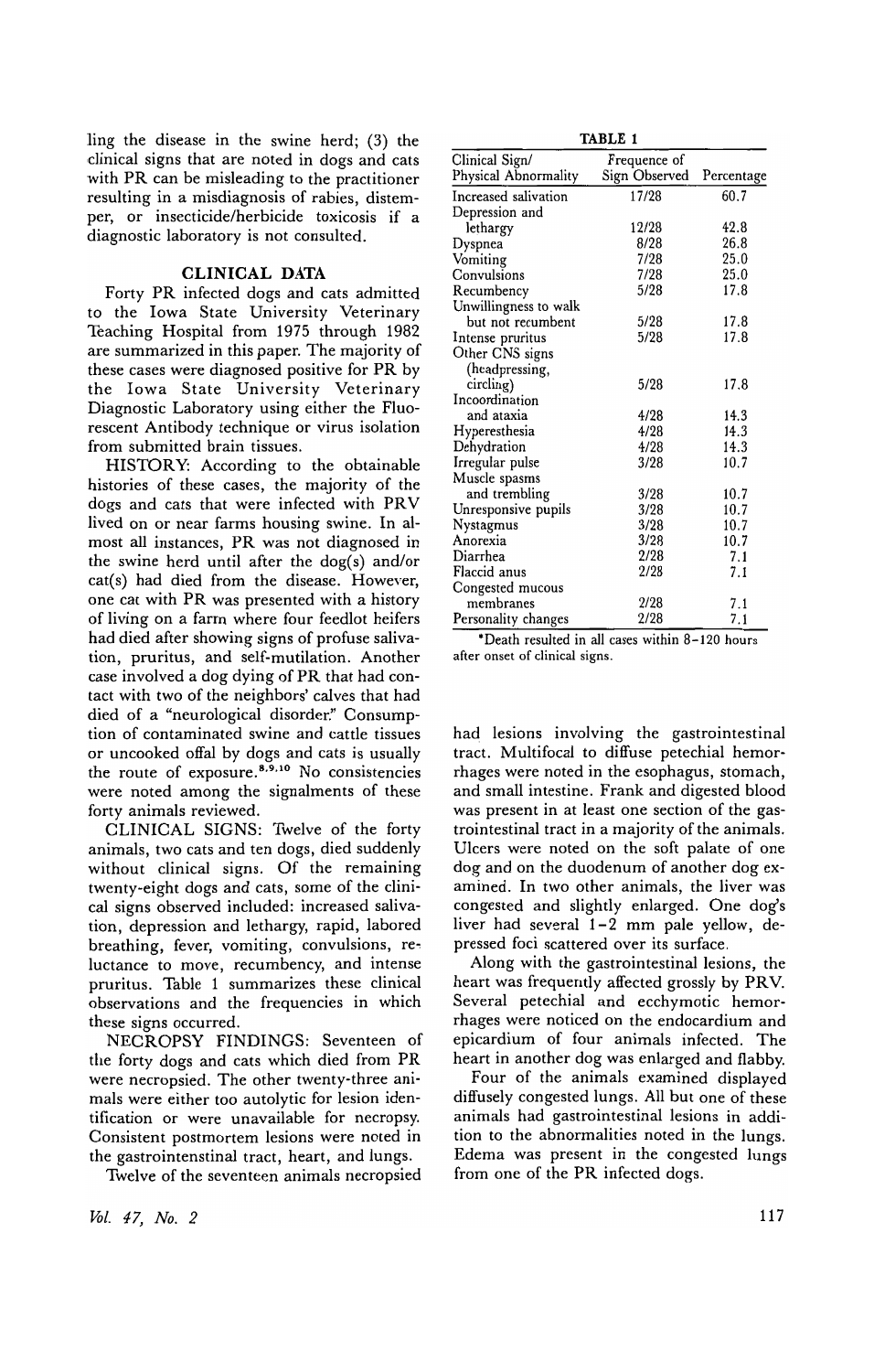Other sporadic gross pathological findings included: enlarged protruding tonsils, congested spleen, clotted and unclotted blood in both pleural and peritoneal cavities, and congested meninges.

DIFFERENTIAL DIAGNOSES: Of the forty cases reviewed, rabies, distemper, lead poisoning, organophosphate, strychnine, and inorganic arsenic toxicoses were included as differential diagnoses by the submitting veterinarians. Table 2 compares the prominent clinical signs of these conditions with those of PR.

#### **CONCLUSION**

To aid the veterinarian in a diagnosis of PR in dogs and cats, it is important to obtain a complete history including the animal's environment, i.e. whether or not it lives on or near a swine farm, possible encounters with wild animals such as skunks or racoons, roaming habits, or exposure to herbicides, insecticides, or other chemicals used on the premises.

Due to the nonspecific clinical signs associated with PR infected dogs and cats, this disease is often overlooked. Many practitioners associate PR with the "mad itch" syndrome. However, because intense pruritus was reported in only 17.8 percent of the clinically affected dogs and cats admitted to the Iowa State University Veterinary Teaching Hospital, the absence of this clinical sign cannot be used to rule out PR.

It is not surprising that PR in dogs and cats can be misinterpreted as other infectious diseases or toxicoses due to the ambiguity of clinical signs associated with PRV infection. However, the conscientious veterinarian should be aware of the clinical appearance of PR in dogs and cats. A tentative diagnosis of PR in a dog or cat can aid the practitioner in advising the swine producer of an impending PR outbreak in his swine herd.

| Signs Observed              | Clinical Signs Observed With: |                      |                    |                         |                          |                                    |  |  |
|-----------------------------|-------------------------------|----------------------|--------------------|-------------------------|--------------------------|------------------------------------|--|--|
| In Dogs and Cats            | Organo-                       |                      |                    |                         |                          |                                    |  |  |
| With PR                     | Distemper <sup>11</sup>       | Rabies <sup>11</sup> | Lead <sup>12</sup> | Phosphate <sup>12</sup> | Strychnine <sup>12</sup> | Inorganic<br>Arsenic <sup>12</sup> |  |  |
| Increased salivation        |                               |                      |                    |                         |                          | +                                  |  |  |
| Depression and lethargy     |                               |                      | $\ddot{}$          |                         |                          |                                    |  |  |
| Dyspnea                     | $\ddot{}$                     |                      |                    | ┿                       | ┿                        |                                    |  |  |
| Vomiting                    | $\ddot{}$                     |                      | ┿                  |                         |                          |                                    |  |  |
| Convulsions                 | $\ddot{}$                     | $\pmb{+}$            | $+$                | $\ddot{}$               |                          |                                    |  |  |
| Recumbency                  |                               | $\ddot{}$            |                    |                         |                          |                                    |  |  |
| Unwillingness to walk       |                               |                      |                    |                         |                          |                                    |  |  |
| but not recumbent           |                               | $\ddot{}$            |                    |                         |                          |                                    |  |  |
| Intense pruritus            |                               |                      |                    |                         |                          |                                    |  |  |
| Other CNS signs             |                               |                      |                    |                         |                          |                                    |  |  |
| Incoordination and ataxia   |                               | $\ddot{}$            |                    |                         |                          |                                    |  |  |
| Hyperesthesia               |                               |                      | $\ddot{}$          |                         |                          |                                    |  |  |
| Dehydration                 |                               | ┿                    |                    |                         |                          |                                    |  |  |
| Irregular pulse             |                               |                      |                    |                         |                          |                                    |  |  |
| Muscle spasms and trembling |                               |                      | $\ddot{}$          |                         |                          |                                    |  |  |
| Unresponsive pupils         |                               | $\ddot{}$            |                    |                         |                          |                                    |  |  |
| Nystagmus                   |                               |                      |                    |                         |                          |                                    |  |  |
| Anorexia                    |                               | ÷                    | +                  |                         |                          |                                    |  |  |
| Diarrhea                    |                               |                      |                    |                         |                          |                                    |  |  |
| Flaccid anus                |                               |                      |                    |                         |                          |                                    |  |  |
| Congested mucous            |                               |                      |                    |                         |                          |                                    |  |  |
| membranes                   |                               |                      |                    |                         |                          |                                    |  |  |
| Personality changes         |                               | +                    |                    |                         |                          |                                    |  |  |
| Sudden death                |                               |                      |                    |                         | ┿                        |                                    |  |  |

**TABLE** 2